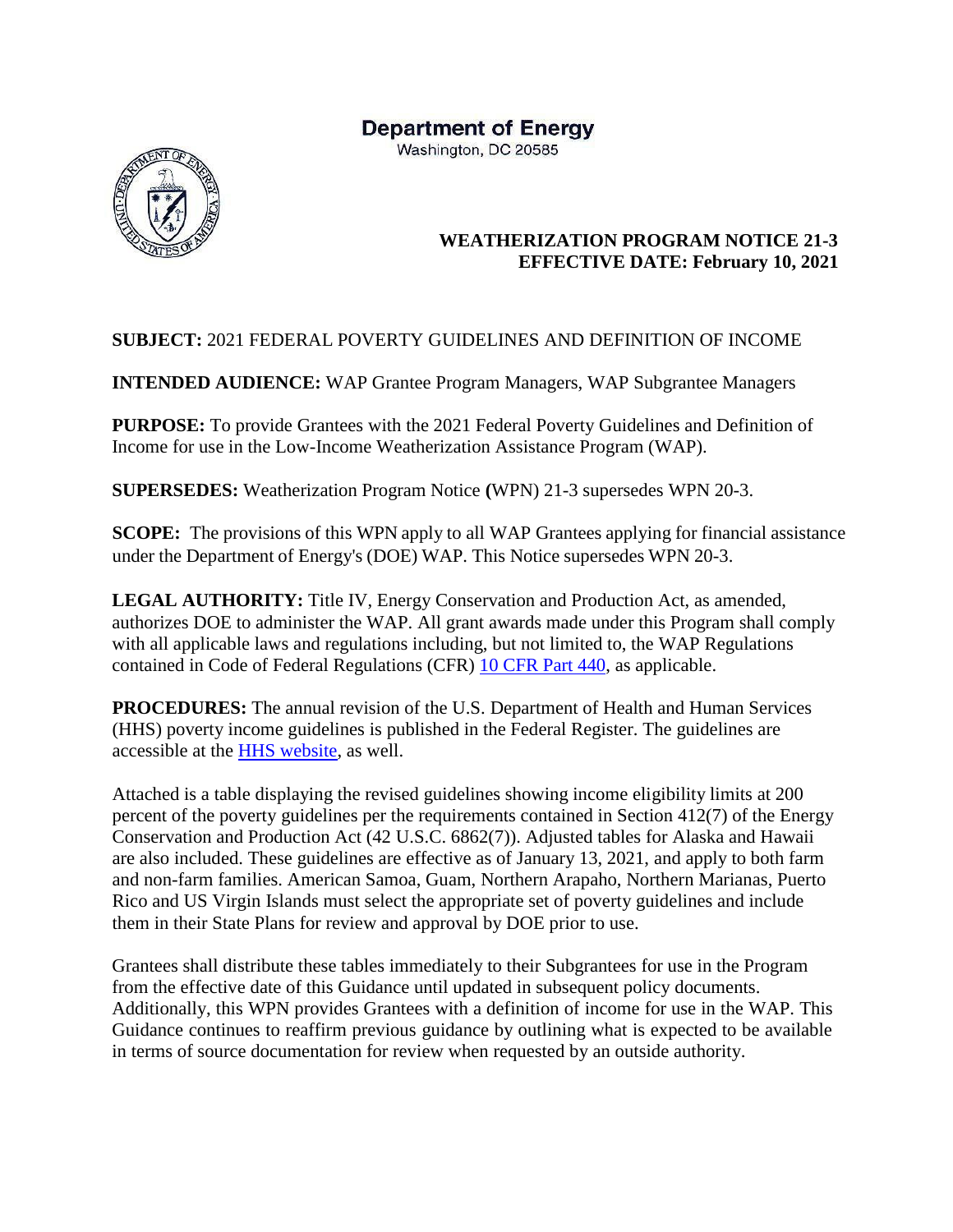**DETERMINING ELIGIBILITY LEVELS:** As defined in [10 CFR 440.3, l](https://www.ecfr.gov/cgi-bin/text-idx?SID=a47d455fd2330cc1c1580d171fb8d831&mc=true&node=se10.3.440_13&rgn=div8)ow-income means that income in relation to family size which:

- (1) Is at or below 200 percent of the poverty level determined in accordance with criteria established by the Director of the Office of Management and Budget (OMB), except that the Secretary may establish a higher level if the Secretary, after consulting with the Secretary of the United States Department of Agriculture (USDA) and the Secretary of Health and Human Services, determines that such a higher level is necessary to carry out the purposes of this part and is consistent with the eligibility criteria established for the Weatherization Program under Section 222(a)(12) of the Economic Opportunity Act of 1964;
- (2) Is the basis on which cash assistance payments have been paid during the preceding twelve-month period under Titles IV and XVI of the Social Security Act or applicable State or local law; or
- (3) If a Grantee elects, is the basis for eligibility for assistance under the Low-Income Home Energy Assistance Act of 1981, provided that such basis is at least 200 percent of the poverty level determined in accordance with criteria established by the Director of the Office of Management and Budget.

**QUALIFIED ALIENS RECEIVING WEATHERIZATION BENEFITS:** Grantees are directed to review guidance provided by HHS under Low-Income Home Energy Assistance Program (LIHEAP). This Guidance can be found at:

[http://aspe.hhs.gov/hsp/immigration/restrictions-sum.shtml.](http://aspe.hhs.gov/hsp/immigration/restrictions-sum.shtml)

**ELIGIBLE RENTAL WEATHERIZATION:** A dwelling unit is eligible for weatherization assistance if it is occupied by a family unit that meets the income guidelines set forth within this WPN and meets building eligibility guidelines detailed in [10 CFR 440.22.](https://www.ecfr.gov/cgi-bin/text-idx?SID=04c3ed3d9a2917cbf8fc0e7e86c3743a&mc=true&node=se10.3.440_122&rgn=div8) A Subgrantee may weatherize a rental building containing a sufficient percentage of eligible rental dwelling units or a single-family building or a mobile home provided written permission is obtained from the owner or the owner's authorized agent. *See* [10 CFR 440.22\(b\)](https://www.ecfr.gov/cgi-bin/text-idx?SID=04c3ed3d9a2917cbf8fc0e7e86c3743a&mc=true&node=se10.3.440_122&rgn=div8)

Harra Meria Sorcia

AnnaMaria Garcia **Director** Weatherization and Intergovernmental Programs Office Energy Efficiency and Renewable Energy

Attachment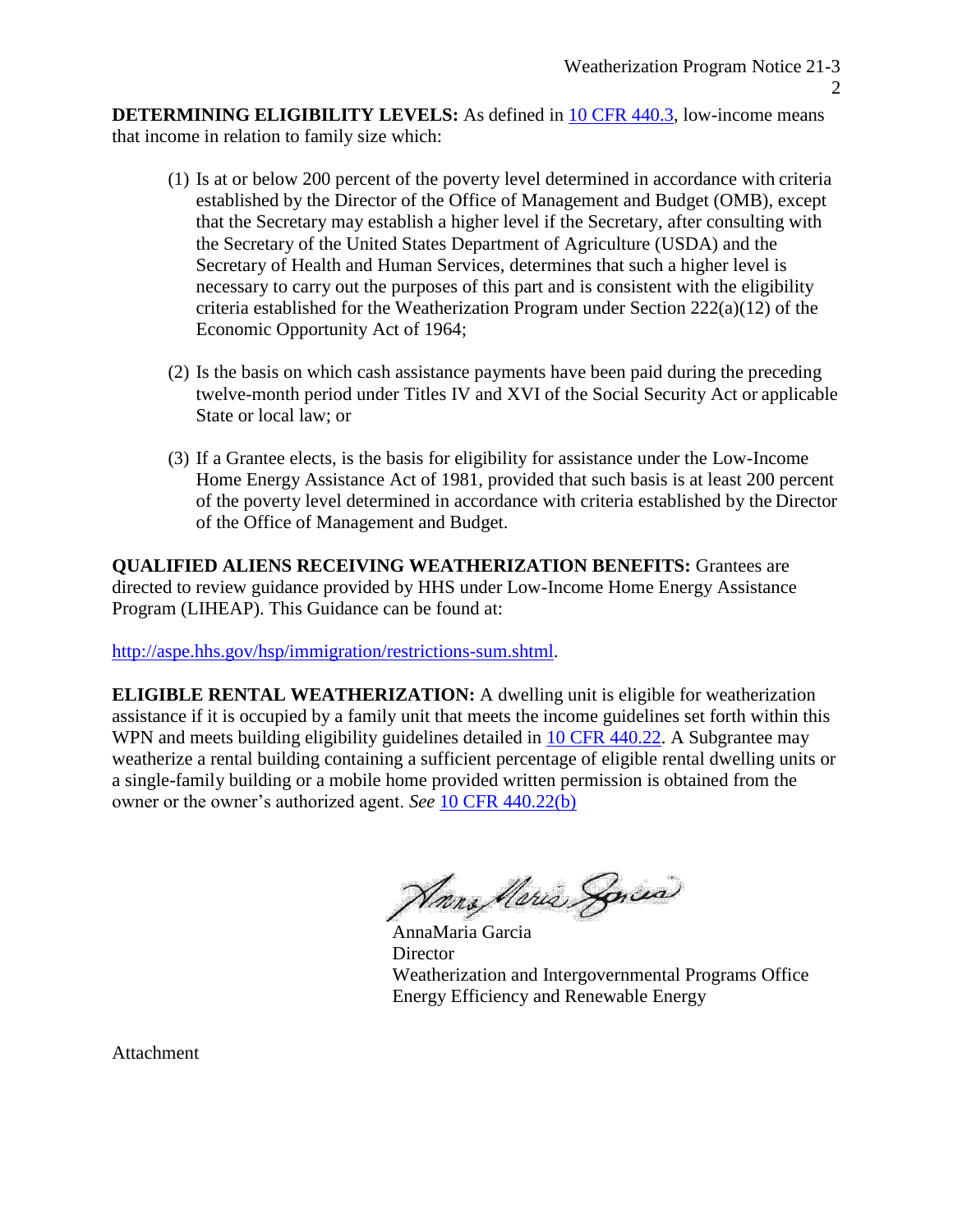## **DEFINITION OF INCOME**

- **A. INCOME**: Income means Cash Receipts earned and/or received by the applicant before taxes during applicable tax year(s) **but not** the Income Exclusions listed below in **Section C**. Gross Income is to be used, **not** Net Income.
- **B. CASH RECEIPTS**: Cash Receipts include the following:
	- 1. Money, wages and salaries before any deductions;
	- 2. Net receipts from non-farm or farm self-employment (receipts from a person's own business or from an owned or rented farm after deductions for business or farm expenses);
	- 3. Regular payments from social security, railroad retirement, unemployment compensation, strike benefits from union funds, worker's compensation, veteran's payments, training stipends, alimony, and military family allotments;
	- 4. Private pensions, government employee pensions (including military retirement pay), and regular insurance or annuity payments;
	- 5. Dividends and/or interest;
	- 6. Net rental income and net royalties;
	- 7. Periodic receipts from estates or trusts; and
	- 8. Net gambling or lottery winnings.
- **C. INCOME EXCLUSIONS**: The following Cash Receipts **are not** considered sources of Income for the purposes of determining applicant eligibility:
	- 1. Capital gains;
	- 2. Any assets drawn down as withdrawals from a bank;
	- 3. Money received from the sale of a property, house, or car;
	- 4. One-time payments from a welfare agency to a family or person who is in temporary financial difficulty;
	- 5. Tax refunds;
	- 6. Gifts, loans, or lump-sum inheritances;
	- 7. College scholarships;
	- 8. One-time insurance payments, or compensation for injury;
	- 9. Non-cash benefits, such as the employer-paid or union-paid portion of health insurance;
	- 10. Employee fringe benefits, food or housing received in lieu of wages;
	- 11. The value of food and fuel produced and consumed on farms;
	- 12. The imputed value of rent from owner-occupied non-farm or farm housing;
	- 13. Depreciation for farm or business assets;
	- 14. Federal non-cash benefit programs such as Medicare, Medicaid, Food Stamps, school lunches, and housing assistance;
	- 15. Combat zone pay to the military;
	- 16. Child support, as defined below in **Section E**;
	- 17. Reverse mortgages; and
	- 18. Payments for care of Foster Children.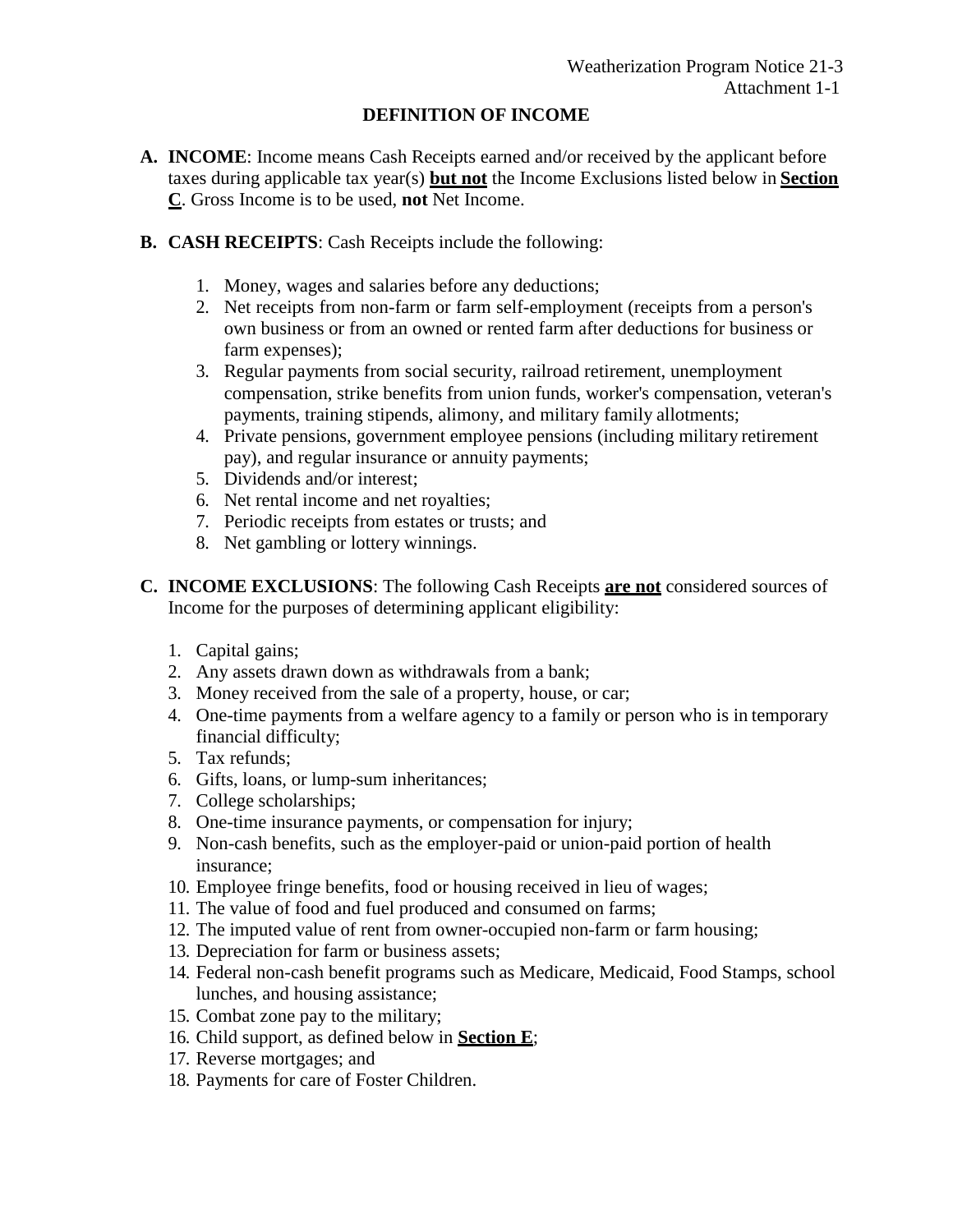- **D. PROOF OF ELIGIBILITY**: Grantees and Subgrantees are reminded that proof of income eligibility must be clearly identified in the client file.
	- 1. **Availability of Supporting Documentation**: For purposes of review and audit, each client file must contain an application from the client that contains the required demographics and income for the entire family living in the residence. The client file must also contain evidence provided by the Subgrantee that the client is eligible to receive Weatherization Assistance Program (WAP) services. This evidence may include, but is not limited to, a memorandum from a third-party certification office stipulating the income levels of the family or source documentation for each income source listed on the application. These documents can be stored electronically or retained in hard copy for each client.
	- 2. **Eligibility Determined by Outside Agency/Program:** If income eligibility is determined by an outside agency or program, i.e. Low-Income Home Energy Assistance Program (LIHEAP) or the U.S. Department of Housing and Urban Development (HUD), any document used to determine eligibility, such as a copy of LIHEAP eligibility or a copy of the HUD eligibility (e.g., Section 8 or Public Housing eligibility) will suffice as evidence of client eligibility. This document and any related documents must be retained in the client file
	- 3. **Self-Certification**: After all other avenues of documenting income eligibility are exhausted, self-certification is allowable. However, evidence of the various attempts at proving eligibility must be contained in the client file, **including** a notarized statement signed by the potential applicant indicating that the applicant has no other proof of income.
- **E. CHILD SUPPORT**: Child Support payments, whether received by the Payee or paid by the Payor, **are not** considered Sources of Income to be added to the payee income or deducted from the payor income for the purposes of determining applicant eligibility.
	- 1. **Payee:** Where an applicant receives Child Support from any state program or individual during an applicable tax year, such assistance **is not** considered income for the purposes of determining eligibility (i.e., where an applicant receives Child Support, he or she **does not** add that amount to his or her calculation of income for purposes of determining eligibility).
	- 2. **Payor:** Where an applicant pays Child Support through a state program and/or to an individual, such assistance **is not** considered a deduction to Income for the purposes of determining eligibility (i.e., where an applicant pays Child Support, he or she **may not** deduct said assistance from his or her calculation of Income for the purposes of determining eligibility).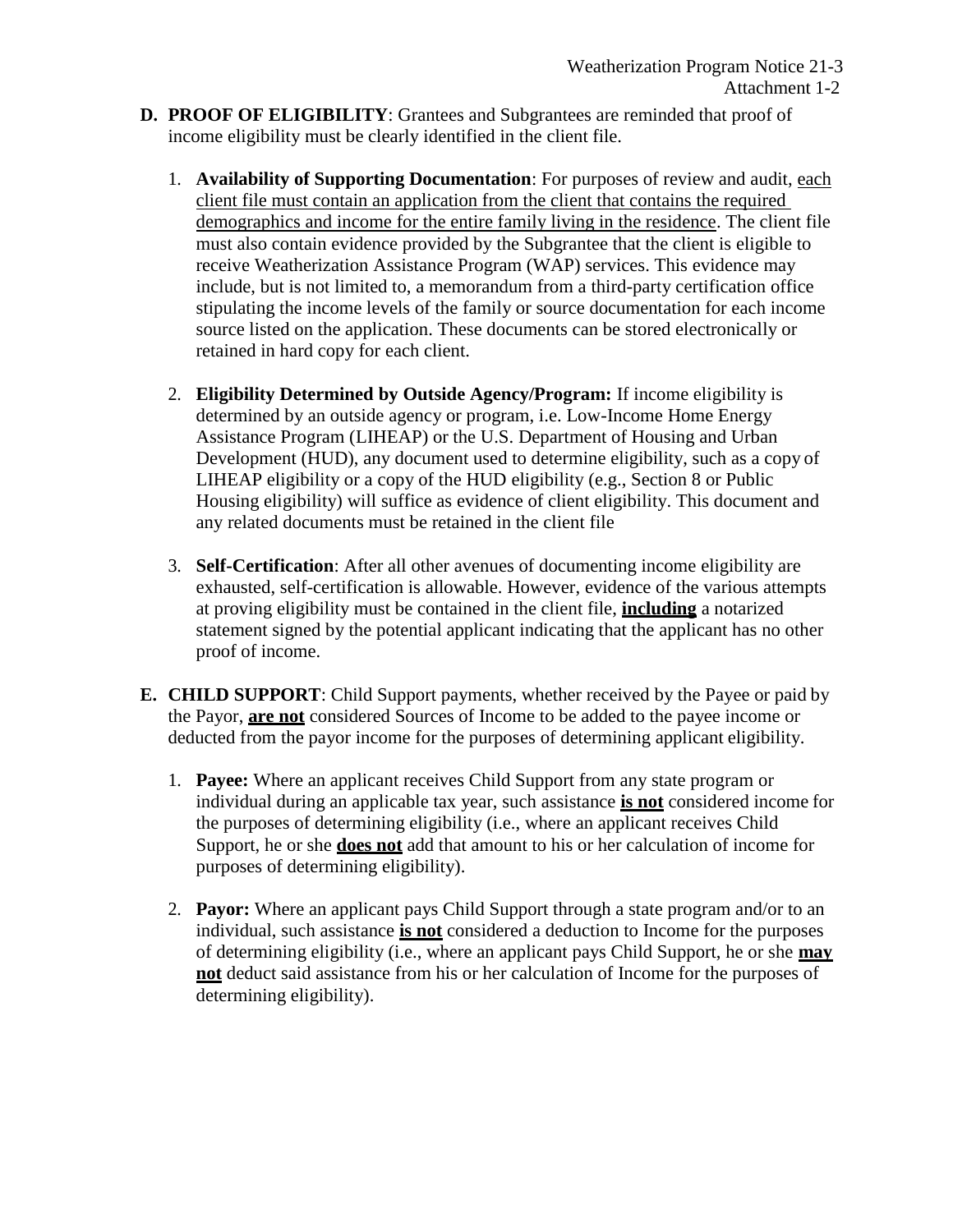**F. ANNUALIZATION OF INCOME**: Where an applicant only provides income verification for a portion of the applicable tax year, their partial income may be annualized to determine eligibility.

> *Example*: Applicant A only provides income verification for January, February and March. The method of annualizing income to determine eligibility could be to multiply the verified income by four to determine the amount of income received during the year.

The method of calculating annualized income is to be determined by the Grantee and must be applied uniformly by all Subgrantees.

**G. RE-CERTIFICATION**: An applicant must be re-certified when eligibility lapses due to the length of time the applicant was waiting to receive Weatherization services. As a reminder, re-certification of eligibility must occur at least every 12 months. The Grantee must outline the method of determining re-certification in their Annual Plan for approval by DOE.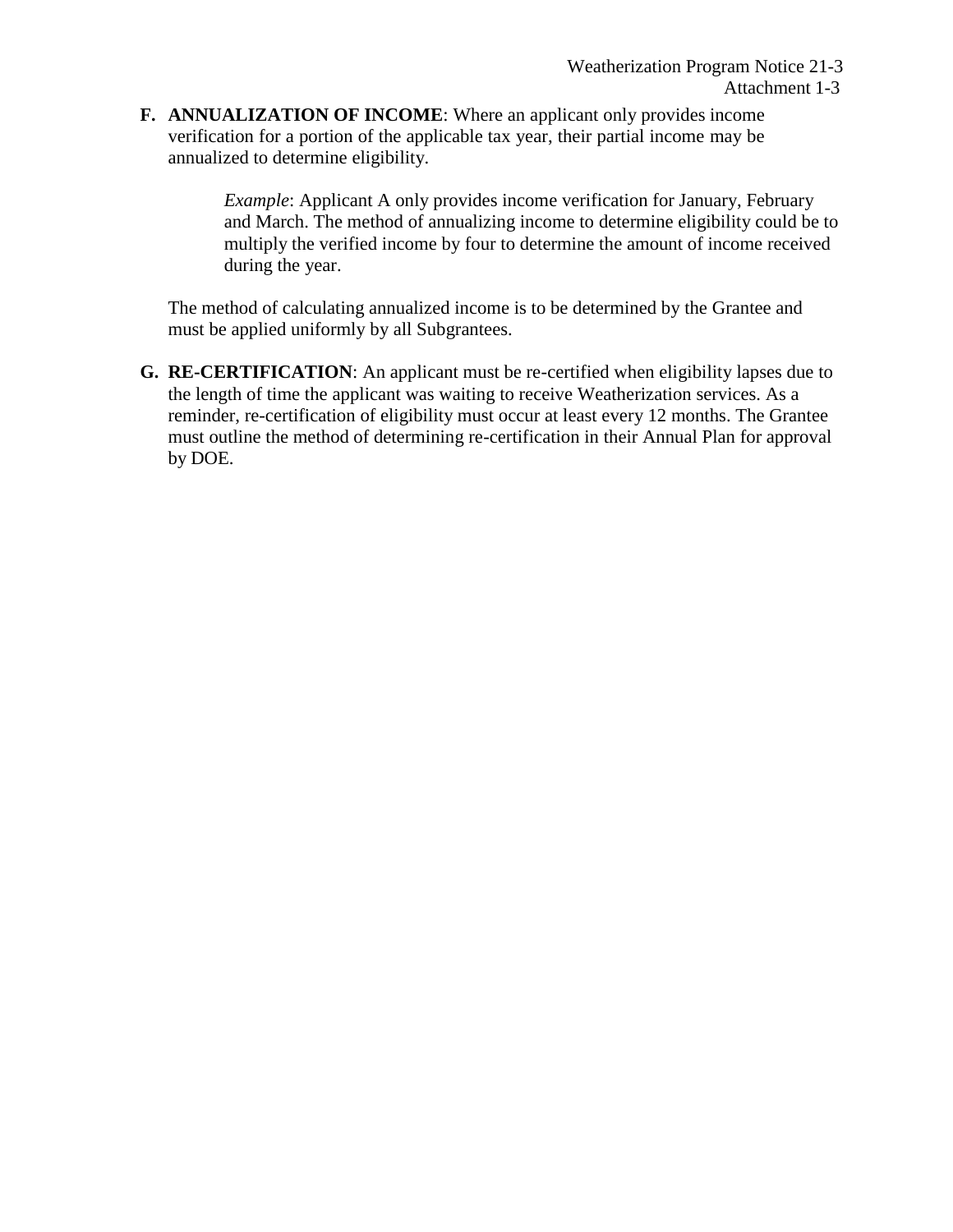## **2021 POVERTY INCOME GUIDELINES CONTIGUOUS STATES U.S. GRANTEES EFFECTIVE January 13, 2021**

# **INCOME LEVELS**

| <b>Size of Family Unit</b> | <b>Threshold</b> | 200%     |
|----------------------------|------------------|----------|
|                            | \$12,880         | \$25,760 |
| 2                          | \$17,420         | \$34,840 |
| 3                          | \$21,960         | \$43,920 |
| 4                          | \$26,500         | \$53,000 |
| 5                          | \$31,040         | \$62,080 |
| 6                          | \$35,580         | \$71,160 |
| 7                          | \$40,120         | \$80,240 |
| 8                          | \$44,660         | \$89,320 |

For families with more than 8 persons, 100% of poverty level increases \$4,540 for each additional person. Therefore, for weatherization at 200% of poverty level, add \$9,080 for each additional person.

## **2021 POVERTY GUIDELINES FOR ALASKA**

| <b>Threshold</b> | 200%      |
|------------------|-----------|
| \$16,090         | \$32,180  |
| \$21,770         | \$43,540  |
| \$27,450         | \$54,900  |
| \$33,130         | \$66,260  |
| \$38,810         | \$77,620  |
| \$44,490         | \$88,980  |
| \$50,170         | \$100,340 |
| \$55,850         | \$111,700 |
|                  |           |

For families with more than 8 persons, 100% of poverty level increases \$5,680 for each additional person. Therefore, for weatherization at 200% of poverty level, add \$11,360 for each additional person.